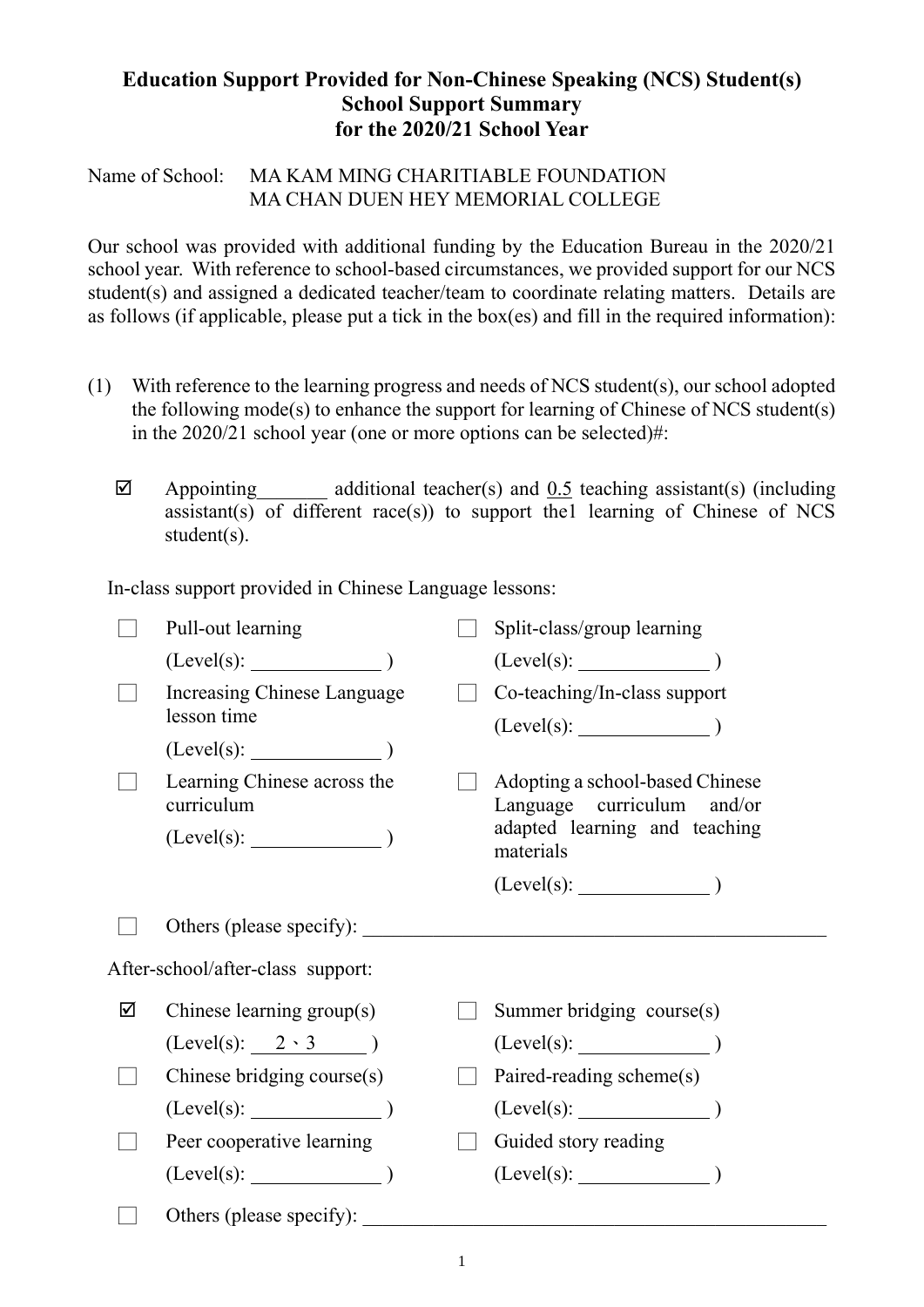| (2) | Our school's measures for creating an inclusive learning environment included (one or<br>more options can be selected)#: |                                                                                                                                                                                                                            |  |  |  |  |
|-----|--------------------------------------------------------------------------------------------------------------------------|----------------------------------------------------------------------------------------------------------------------------------------------------------------------------------------------------------------------------|--|--|--|--|
|     |                                                                                                                          | Translating major school circulars/important matters on school webpage                                                                                                                                                     |  |  |  |  |
|     |                                                                                                                          | Organising activities which promote cultural integration/raise sensitivity to diverse<br>cultures and religions (please specify):                                                                                          |  |  |  |  |
|     | ☑                                                                                                                        | Providing opportunities for NCS students to learn and interact with their Chinese-<br>speaking peers in school or outside school (e.g. engaging NCS students in uniform<br>groups or community services) (please specify): |  |  |  |  |
|     |                                                                                                                          | Through grouping, NCS students and Chinese speaking students will be taught<br>together in different classrooms                                                                                                            |  |  |  |  |
|     |                                                                                                                          | Other measure(s) (please specify):                                                                                                                                                                                         |  |  |  |  |
| (3) |                                                                                                                          | Our school's measures for promoting home-school cooperation with parents of NCS<br>student(s) included (one or more options can be selected)#:                                                                             |  |  |  |  |
|     | ☑                                                                                                                        | Appointing assistant(s) who can speak English and/or other language(s) facilitating<br>the communication with parents of NCS student(s)                                                                                    |  |  |  |  |
|     |                                                                                                                          | Discussing the learning progress (including learning of Chinese) of NCS student(s)<br>with their parents on a regular basis                                                                                                |  |  |  |  |
|     | ☑                                                                                                                        | Providing parents of NCS student(s) with information on school choices/further<br>studies/career pursuits for their children                                                                                               |  |  |  |  |
|     |                                                                                                                          | Explaining to parents of NCS student(s) and emphasising the importance for their<br>children to master the Chinese language                                                                                                |  |  |  |  |
|     |                                                                                                                          | Other measure(s) (please specify):                                                                                                                                                                                         |  |  |  |  |
|     |                                                                                                                          |                                                                                                                                                                                                                            |  |  |  |  |
|     | [#:                                                                                                                      | The support measures mentioned in Parts $(1)$ to $(3)$ above are for reference only.                                                                                                                                       |  |  |  |  |

Depending on the different learning progress and needs of NCS student(s) of each school year, as well as allocation of school resources, our school will adjust the support measures concerned.]

For further enquiries about the education support our school provides for NCS student(s), please contact SHUM CHI KIT at 2706 7477.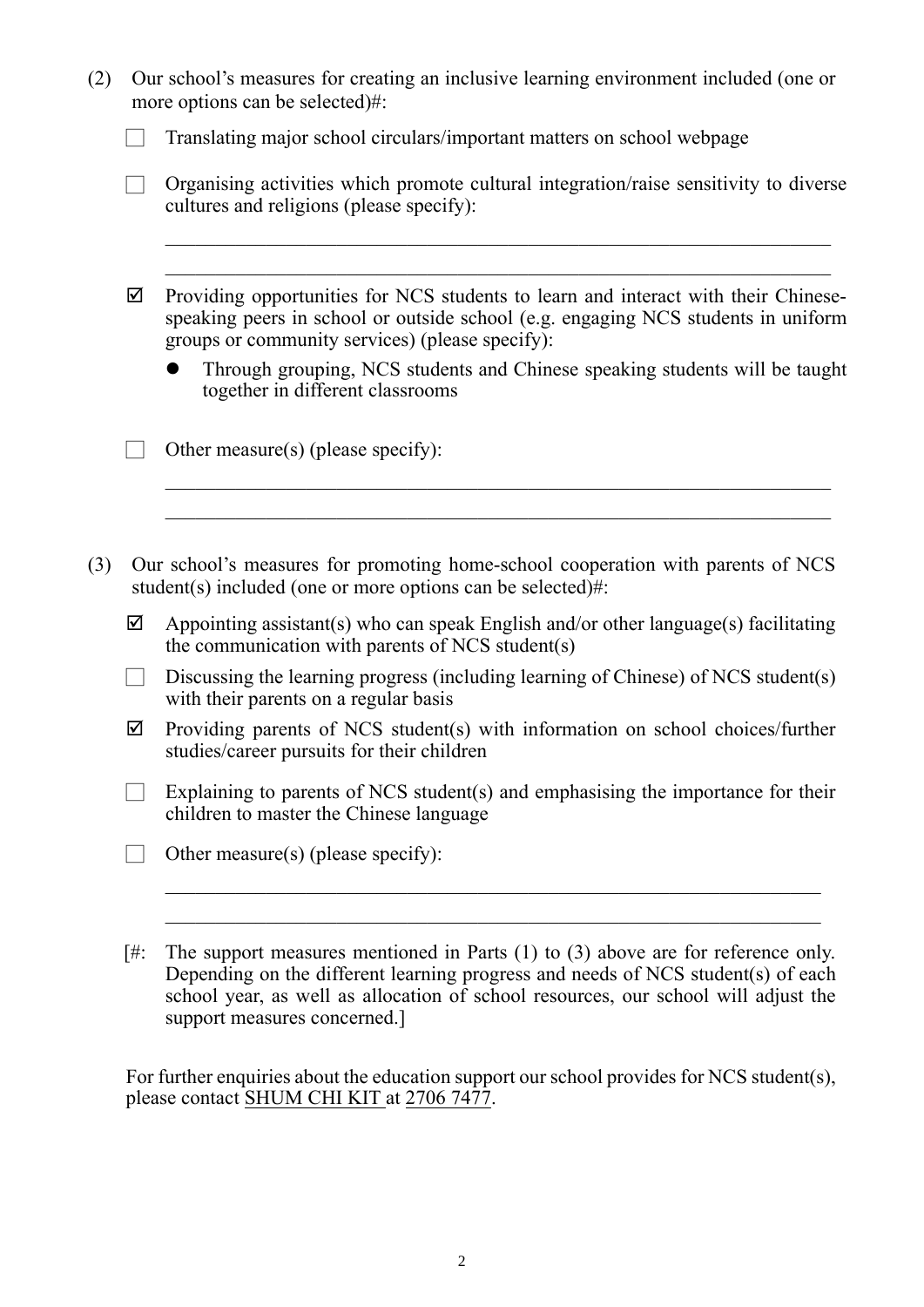## **2020/21** 學年 為非華語學生提供的教育支援 學校支援摘要

學校名稱: 馬錦明慈善基金馬陳端喜紀念中學

本校在 2020/21 學年獲教育局提供額外撥款,並配合校本情況,為該學年錄取 的非華語學生提供支援。有關支援由專責教師/小組統籌。詳情如下(如適 用,請在方格內加上「√」號,並填寫所需資料):

- (4) 本校按非華語學生的學習進度和需要,在 2020/21 學年採用以下方式加 強支援他們的中文學習(可選多於一項)#:
	- ☑ 聘請 \_\_\_\_\_\_ 名額外教師及 0.5 名教學助理(包括不同種族的助理), 以支援非華語學生學習中文。

中文科課堂上提供的支援:

|          | 抽離學習<br>( 年級:                    |  |  | 分組/小組學習<br>(年級:________________)                   |  |  |  |
|----------|----------------------------------|--|--|----------------------------------------------------|--|--|--|
|          | 增加中文課節<br>(年級:______________)    |  |  | 協作/支援教學<br>(年級:____________                        |  |  |  |
|          | 跨學科中文學習<br>(年級: )                |  |  | 採用校本中國語文課程及/或<br>經調適的學與教材料<br>(年級: ______________) |  |  |  |
|          | 其他 ( 請說明 ) :                     |  |  |                                                    |  |  |  |
| 課後提供的支援: |                                  |  |  |                                                    |  |  |  |
| ☑        | 中文學習小組<br>(年級: 二、三 )             |  |  | 暑期銜接課程<br>(年級:______________                       |  |  |  |
|          | 中文銜接課程<br>(年級:__________         |  |  | 伴讀計劃<br>(年級:                                       |  |  |  |
|          | 朋輩合作學習<br>(年級:_________________) |  |  | 故事導讀<br>(年級: ___________                           |  |  |  |
|          | 其他(請說明):                         |  |  |                                                    |  |  |  |

(5) 本校建構共融校園的措施包括(可選多於一項)#︰